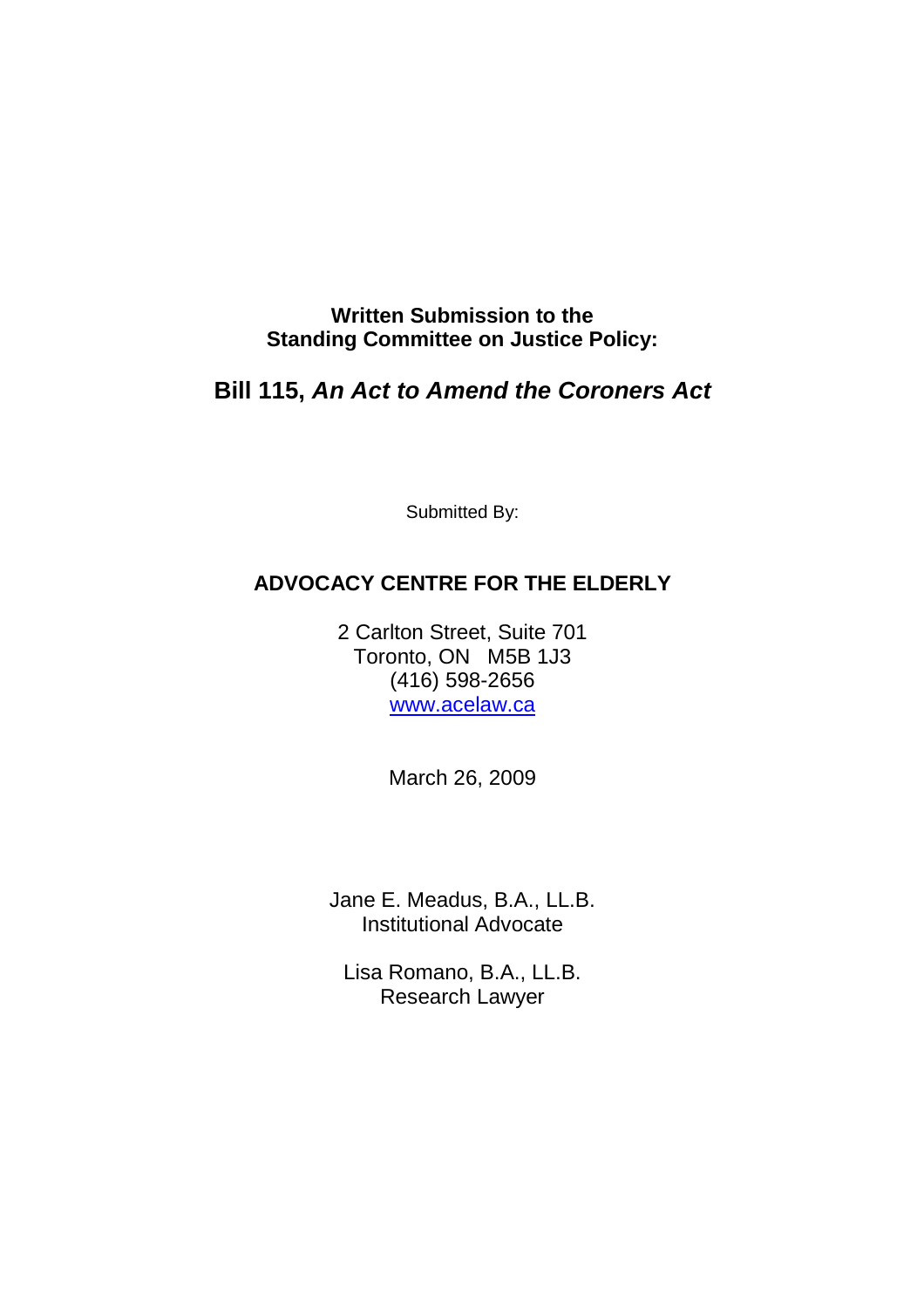## **SUBMISSION TO THE STANDING COMMITTEE ON JUSTICE POLICY: BILL 115, AN ACT TO AMEND THE CORONERS ACT**

#### Introduction to the Advocacy Centre for the Elderly

The Advocacy Centre for the Elderly (ACE) is a specialty community legal clinic that was established to provide a range of legal services to low income seniors in Ontario. The legal services include individual and group client advice and representation, public legal education, community development, and law reform activities. ACE has been operating since 1984 and it is the first and oldest legal clinic in Canada with a specific mandate and expertise in legal issues of the older population.

ACE receives, on average, over 2,500 client intake inquiries a year. These calls are primarily from the Greater Toronto Area but approximately twenty per cent are from outside this region, and may come from any part of the province, as well as from outside Ontario.

The individual client services are in areas of law that have a particular impact on older adults. These include, but are not limited to: capacity, substitute decision-making and health care consent; end-of-life care; supportive housing and retirement home tenancies; long-term care homes; patients' rights in hospitals; and elder abuse.

Clients frequently seek our advice on issues relating to the coroner's office and inquests. Moreover, ACE has been involved in several high profile inquests respecting a variety of issues.

Following the deaths of eight people by fire at the Meadowcroft Retirement Home in 1995, a lengthy inquest resulted in the recommendations that influences the Fire Marshal's Office and the Ontario Fire Code in relation to fire safety in retirement homes. ACE represented one of the interveners, the Alzheimer's Society.

In 2002, ACE represented Canadian Pensioners Concerned at the inquest into the death of Elizabeth Kidnie, who was struck by a car operated by an 84-year old woman. The overwhelming evidence at the inquest was that, on a per-driver basis, older drivers age 65 and over are safe drivers. Older drivers have the lowest crash rate per licensed driver of any age group. Based on this and other evidence, the coroner's jury recommended that the screening and evaluation of medically-impaired drivers should focus on medical condition without regard to age

A five-week inquest was held into the death of John Wilson, a resident of a home for the aged, who died in a fire resulting from his smoking in, in 2003. ACE represented Canadian Pensioners Concerned as an intervener. Canadian Pensioners Concerned played a pivotal role in convincing the jury to adopt recommendations calling for enforceable standards regarding the supervision of smoking and regarding the design and location of smoking rooms in these facilities.

> **ADVOCACY CENTRE OF THE ELDERLY Bill 115: An Act to Amend the Coroners Act | March 2009**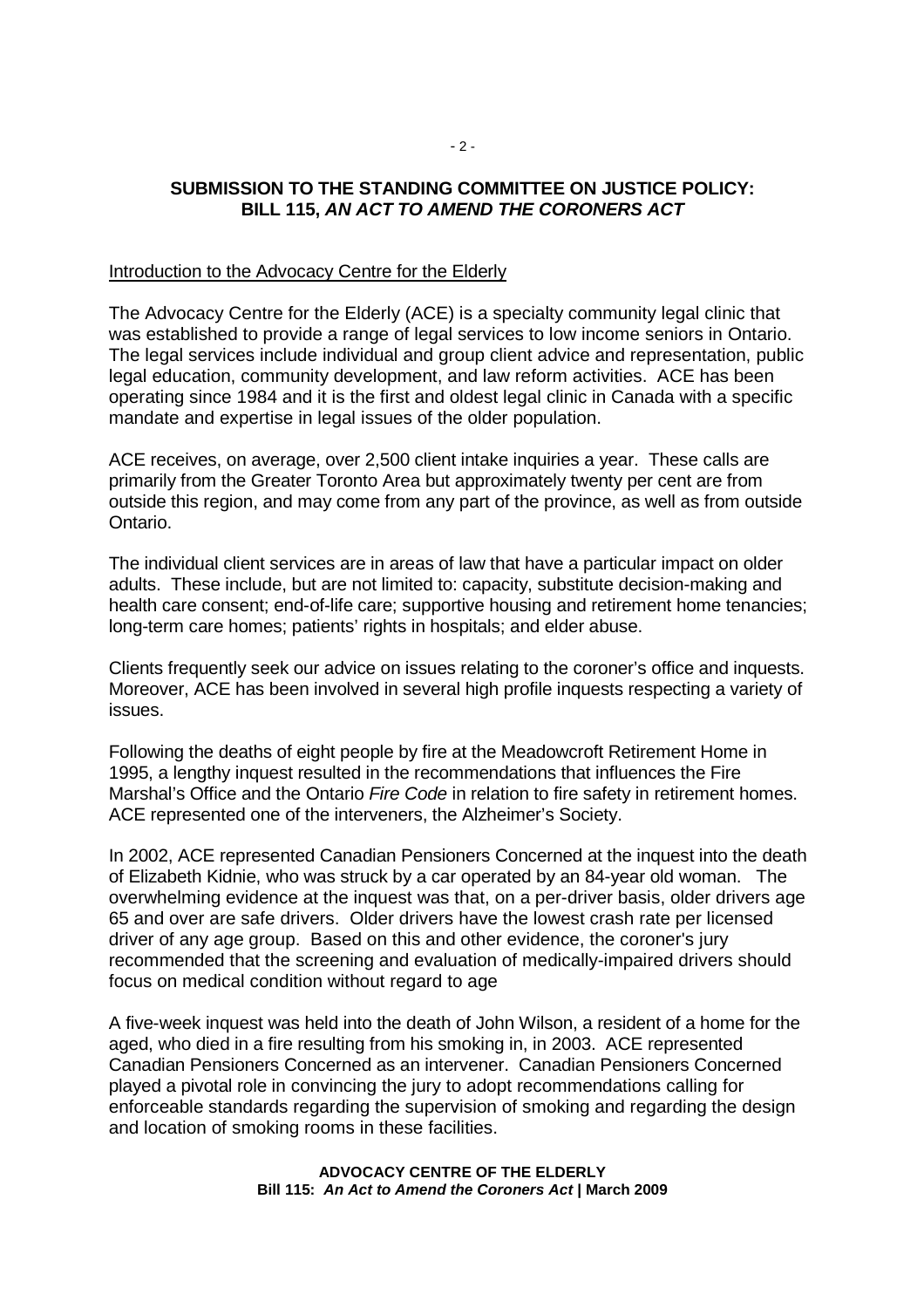Most recently, ACE represented Concerned Friends of Citizens in Ontario Care Facilities at the Ezz-El-Dine El-Roubi and Pedro Lopez inquest in 2005 (commonly known as the "Casa Verde Inquest"). Forty-three witnesses gave evidence while 85 exhibits were submitted during an inquest of 34 days. The coroner's jury made 85 recommendations aimed at improving both the admission process for long-term care and for dealing with difficult to place residents.

Based on our extensive experiences dealing with the Office of the Chief Coroner of Ontario and representing parties at inquests, we feel we are able to meaningfully contribute to the discussion about the content of Bill 115.

#### Other Submissions

ACE endorses the written submissions of Suzan E. Fraser, Barrister and Solicitor, writing from her experience, and Marshall Swadron, on behalf of the Mental Health Legal Committee. Both submissions come from years of experience in the area of inquests, especially in the area of mental health law.

#### General Comments about Bill 115

ACE is pleased that the provincial government is moving to implement many of the recommendations made at the Inquiry into Pediatric Forensic Pathology in Ontario (Goudge Inquiry), especially the measures to establish a Death Investigation Oversight Council to oversee and advise the Chief Coroner and the Chief Forensic Pathologist, as well as the creation of a complaints process to respond to complaints made against coroners and pathologists.

That being said, ACE believes Bill 115 can be improved and the remainder of our submission will review our recommendations for change.

Bill 115 is a clear response to the Goudge Inquiry. However, the Goudge Inquiry had a very narrow focus, namely pediatric forensic pathology in Ontario from 1981 to 2001 and its role in investigations and criminal proceedings.

As a legal clinic for seniors, our focus is clearly different. Our experience with the Coroner's office is that their participation is often superficial or absent, despite legislative or other requirements. It is from this viewpoint that we will be making many of our comments.

#### Coroners and Investigations

The legislation does not define what requirements one has to have to be a Coroner. Most coroners who attend death scenes are family physicians, who may have little or no investigative background. Just as the legislation will define forensic pathologist, the requirements and role of coroner should be explicitly set out.

> **ADVOCACY CENTRE OF THE ELDERLY Bill 115: An Act to Amend the Coroners Act | March 2009**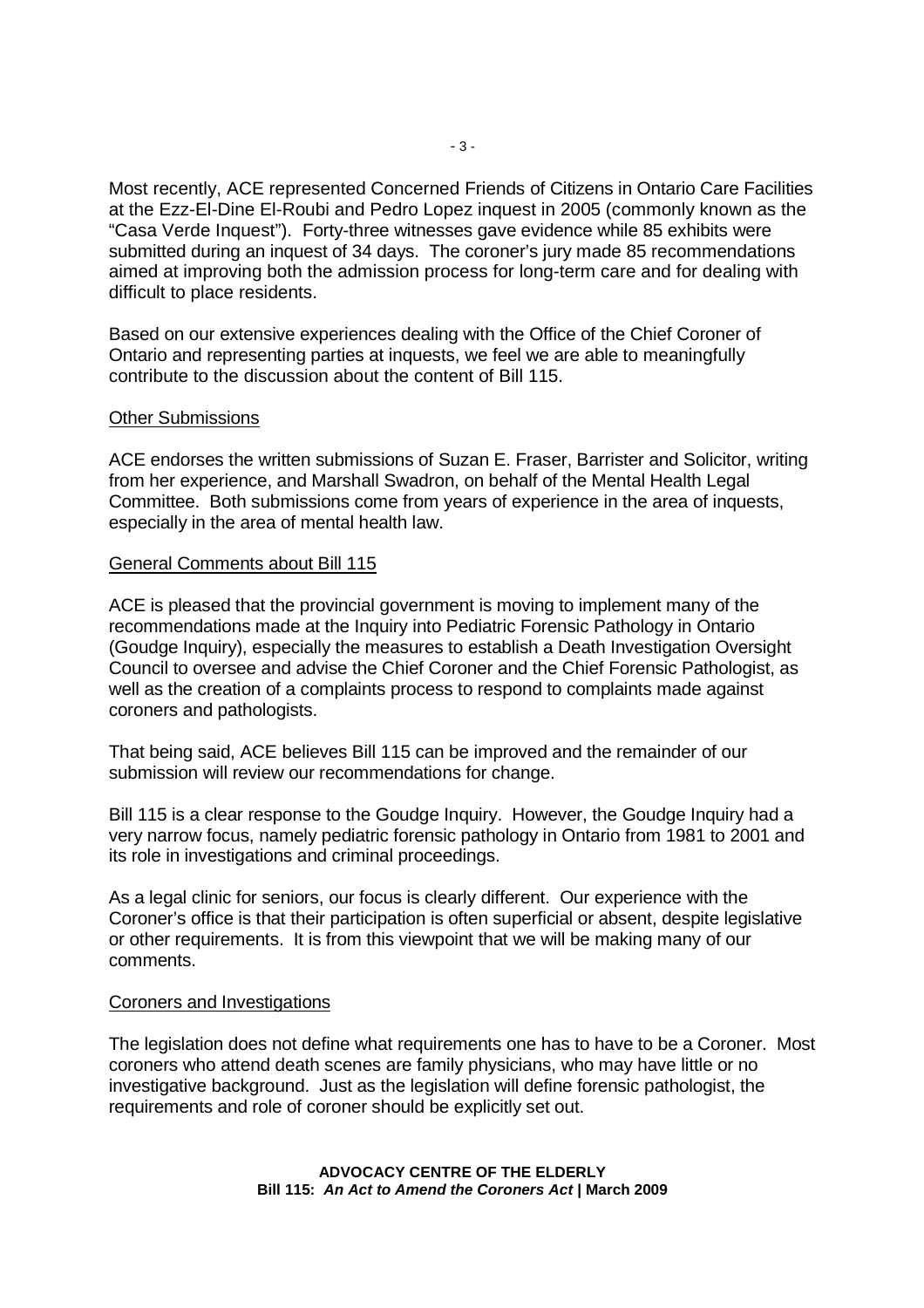We recommend that a requirement for coroners to be added to the legislation, including professional qualifications and mandatory investigative training.

The coroner who attends the scene is the gateway: if he or she does not conduct an appropriate investigation, the matter will unlikely go forward. In the Goudge Inquiry, much was made of the fact that Dr. Charles Smith "thought dirty" when it came to the pediatric deaths in which he was involved and this caused him to manufacture causes of death. With seniors, the opposite is generally true. Deaths are "expected" or assumed to be of "natural causes"; therefore, no investigation takes place.

We often assist clients in having the Coroner's office investigate cases which otherwise would have been ignored. We have heard of many other cases where too much time has elapsed to do a proper review and thus are never properly investigated.

For older adults, if investigations are completed, they tend to take place when the death is particularly violent or distressing. For example, the Wilson inquest took place because of the tenacity of the police detectives involved in the investigation: they were shocked by the fact that someone could light themselves on fire while residing in a long-term care home. The El-Roubi-Lopez inquest was held due to the horrific deaths of the two residents of a long-term care home at the hand of another resident.

However, there have been no inquests into deaths due to over-medication or adverse effects from medication, which cause many more deaths in seniors than the isolated incidents noted above.

In 2003, a CBC investigation reported that as many as 3,300 seniors are dying every year due to adverse drug reactions across Canada.<sup>1</sup> In an article by Dr. Paula Rochon and others at Baycrest Hospital, she identified that despite three warnings about serious adverse events associated with the use of a variety of atypical antipsychotic medications by elderly patients with dementia, the rate of prescribing the medication continued to rise. $2$  In 2005, the United States government issued a "black box warning" regarding the use of several atypical antipsychotic medications in the elderly. The warning states:

Increased change of death in elderly persons.Elderly patients treated with atypical antipsychotics, such as [drug name] for dementia had a higher chance for death than patients who did not take the medicine. [Drug name] is not approved for dementia. $3$ 

-

<sup>&</sup>lt;sup>1</sup> "Prescription peril eases with Beers list", CBC News (September 13, 2007) http://www.cbc.ca/news/background/seniorsdrugs/index.html.

**<sup>2</sup>** P. Rochon, E. Valiyeva, N. Hermann, S. Gill & G. Anderson, "Effect of regulatory warnings on antipsychotic prescription rates among elderly patients with dementia: a population-based time-series analysis" (2008) 179(5) Canadian Medical Association Journal 438.<br><sup>3</sup> United States Food and Drug Administration, *Atypical Antipsychotic Drugs Information – Individual* 

Patient Information Sheets, http://www.fda.gov/cder/drug/infopage/antipsychotics/default.htm.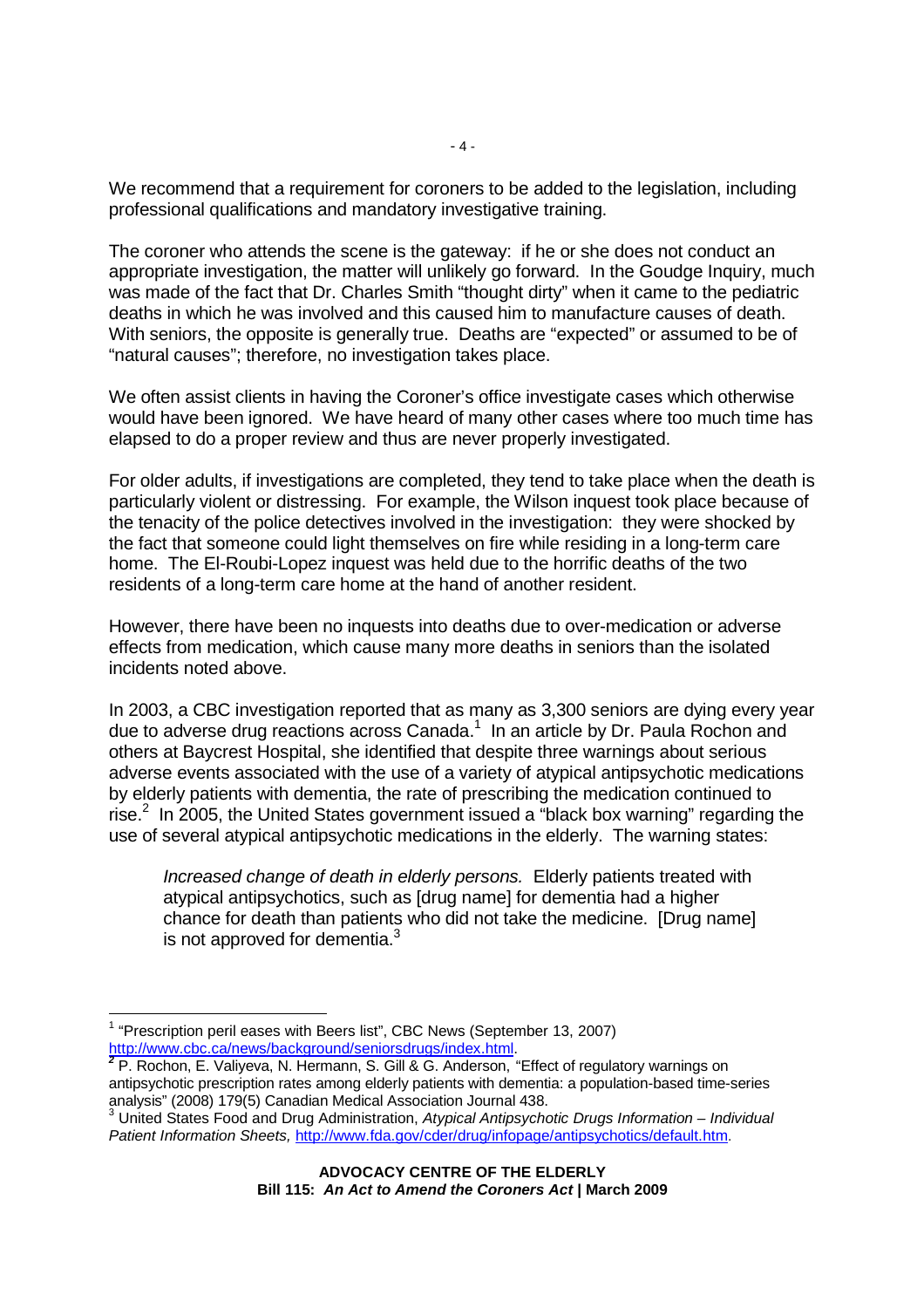In June 2005, Health Canada issued a similar warning regarding atypical antipsychotics.<sup>4</sup>

Unfortunately, these deaths go uninvestigated by the Office of the Chief Coroner because they go unidentified in individual cases. Seniors with dementia are ill and it is assumed that their death is expected and therefore "natural". Without a thorough review, these deaths will continue.

Based on this information, ACE recommends that coroners be required to have investigative training, as well as training about the use of antipsychotic medications for elderly individuals.

## Reporting Deaths in Long-Term Care Homes to the Coroner

The Coroners Act currently contains mandatory reporting provisions in section 10(1) for every person who has reason to believe that a deceased person died in the following circumstances: as a result of violence, negligence, misconduct or malpractice; by unfair means; suddenly and unexpectedly; from disease or sickness which he or she was not treated by a medical practitioner; from any cause other than disease; or under such circumstances as may require investigation.

In the context of long-term care homes, section 10(2.1) states that where a resident of a home dies, the person in charge of the home shall immediately give notice of the death to a coroner and, if as a result of the investigation he or she is of the opinion that an inquest ought to be held, the coroner shall hold an inquest.

In 1995, the Office of the Chief Coroner of Ontario issued a memorandum to long-term care homes across the province. It directed homes to maintain a patient/client registry documenting all deaths.<sup>5</sup> Homes were directed merely to file a completed death record with the Coroner's office within 48 hours, as opposed to immediately contacting a coroner, if the death did not immediately fall into one of the following three categories:

- 1. The requirements as set out in section 10(1) of the Coroners Act or if the family of the deceased or the staff expresses concerns about the care provided at the home;
- 2. A potential cluster death incident; or
- 3. A threshold case (control cases designed to ensure a random review of deaths occurring in each institution).

Although ACE is not aware of any formal document or announcement stating the specific number required for a threshold case, the commonly accepted number appeared to be ten. The practice developed where many homes interpreted this policy to mean that they

 4 Health Canada, Health Canada advises consumers about important safety information on atypical antipsychotic drugs and dementia (June 15, 2005), http://www.hc-sc.gc.ca/ahc-asc/media/advisoriesavis/\_2005/2005\_63-eng.php.

<sup>&</sup>lt;sup>5</sup> Office of the Chief Coroner, Memorandum #629 (January 31, 1995).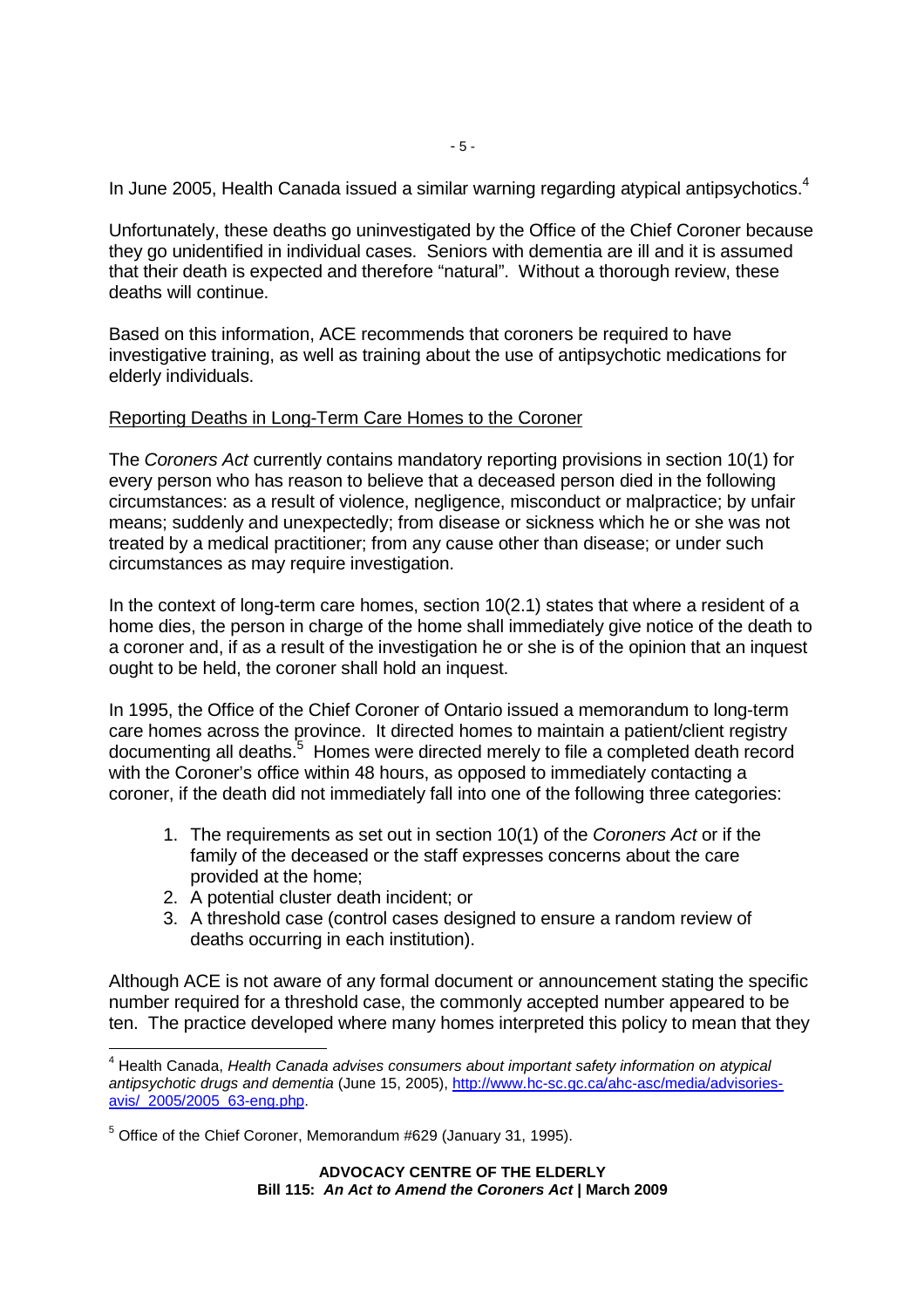only need to contact the coroner after every tenth death, regardless of whether a death satisfied statutory or other criteria. A consequence of this policy was the destruction of evidence – if the coroner needed to investigate one of the previous nine deaths, the majority of the evidence would have been destroyed.

The Office of the Chief Coroner issued a new memorandum in 2007 emphasizing that the legislation requires every death in a home to be reported to the coroner and each death requires the completion and submission of an Institutional Death Record.<sup>6</sup> However, it does not appear that this is being followed.

During the El-Roubi-Lopez inquest, it was discovered that a number of homicides (i.e., deaths caused by resident on resident violence) had never been reported to the Coroner's office. A recent death was reported in the media where a resident was dropped from a lift, sent to hospital where he died, and the death was not reported to the Coroner's office until another unusual death at the home was reported in the media.<sup>7</sup>

As well, discussions with various long-term care personnel by ACE staff reveals that they continue to believe that only "threshold" cases need be reported. Hospitals also perpetuate this belief: when a resident dies, they will contact the long-term care home to determine whether this person is the "tenth death" and only then will they contact the coroner.

In Ontario, there are approximately 600 long-term care homes providing care to 75,000 residents.<sup>8</sup> While the vast majority of the deaths are expected due to the disease processes of its residents, there are others that are unexpected. Both the Coroners Act and Bill 115 do not require any investigation by the coroner; an investigation only takes place if the coroner is of the opinion that the death should be investigated. However, there is no indication as to when this would occur. Further, the legislation does not make it clear that this is **in addition** to the requirements set out in section 10(1) of the Act.

Based on the foregoing information, ACE recommends that section 10(2.1) be amended to include the following:

- 1. The coroner must be required to make inquiries about each death of a resident of a long-term care home;
- 2. The length of time after a person goes to hospital where reporting under this section would apply should be set at a minimum of 30 days;
- 3. It should be made clear that section 10(1) still applies to deaths in longterm care homes; and

<sup>-</sup><sup>6</sup> Office of the Chief Coroner, Memorandum #07-02 (February 16, 2007).

 $^7$  M. Walsh, "Coroner probes 2<sup>nd</sup> nursing home death" *Toronto Star* (8 May 2008), http://www.thestar.com/News/GTA/article/422813.<br><sup>8</sup> S. Sherkey, A Benert of the Independent Beview.

S. Sharkey, A Report of the Independent Review of Staffing and Care Standards for Long-Term Care Homes in Ontario to the Minister of Health and Long-Term Care, People Caring for People: Impacting the Quality of Life and Care of Residents of Long-Term Care (Sharkey Report) (May 2008) at 12.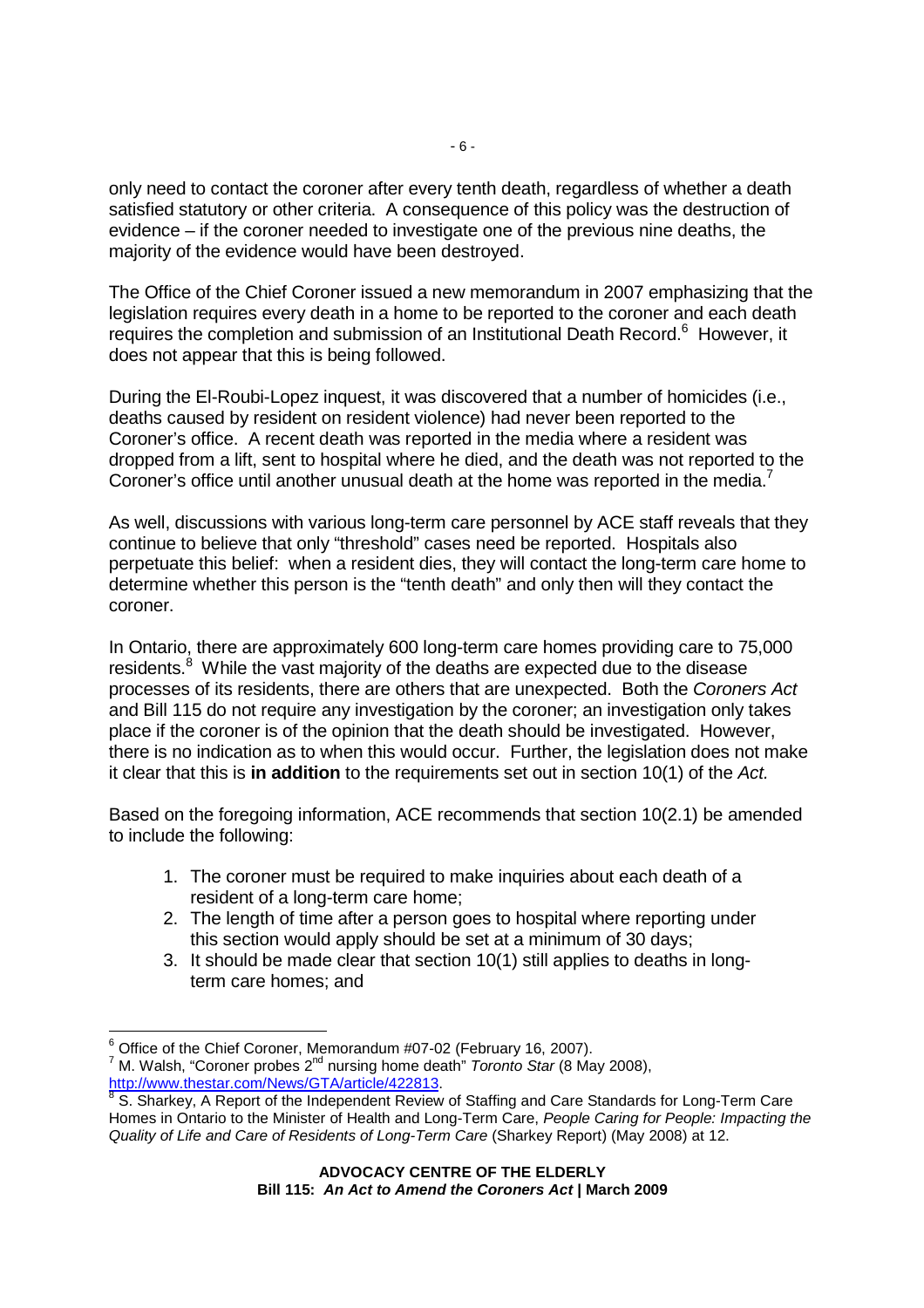4. There should be a penalty for failing to report the death of a resident under this section.

#### Retirement Homes

The Coroners Act is silent about deaths occurring in retirement homes. Despite the fact that many retirement homes have locked units and are being used as de facto long-term care homes, deaths of residents do not need to be reported to the coroner in the same manner as those in long-term care homes. Consequently, ACE recommends that Bill 115 include an amendment to section 10(2.1) to include deaths of residents of retirement homes.

#### Coroner's Investigations

The role of a coroner's investigation is expanded in Bill 115 to include making findings and recommendations to the Chief Coroner when no inquest is held. The Chief Coroner may also bring the findings and recommendation of an investigation to the attention of the public, or any segment of the public, if it is reasonably believed that it is necessary in the interests of public safety to do so.

It is ACE's experience that a small number of inquests are held into the deaths of older persons as it is often assumed that the deaths were due to natural causes. As a result, coroner's investigations are particularly important for this group and increased transparency is essential. Inquests are expensive and lengthy, and may not be needed in all cases. However, this does not mean that the collected information, findings and recommendations generated by an investigation are not valuable resources to the public. ACE believes that if the coroner makes findings and recommendations after conducting an investigation, it is imperative that this information to be made readily available to the public each and every time. In an effort to prevent similar deaths and to encourage parties to follow the recommendations, these recommendations should also be tracked and this information be made available to the public.

Some of this information is provided in the "Annual Report of the Geriatric and Long-Term Care Review Committee to the Chief Coroner for the Province of Ontario" which has been published annual for 18 years, the last report being released in September 2008. Each of these reports reviews a number of cases and provides valuable information and commentary on a variety of topics. However, it does not encompass all investigations where there are findings and recommendations, only those which have been referred to the Review Committee. Further, the Coroners Act does not contain any reference to these less formal investigations, nor to these reports. We believe that they should be explicitly included within the regulations to this statute.

As well, the composition of the Committee, as with other Review Committees of the Office of the Chief Coroner, is made up entirely of medical personnel, primarily physicians. While medical issues clearly comprise a large part of the work of the committee, this is not the only issue being addressed. Unfortunately, the lack of different perspectives